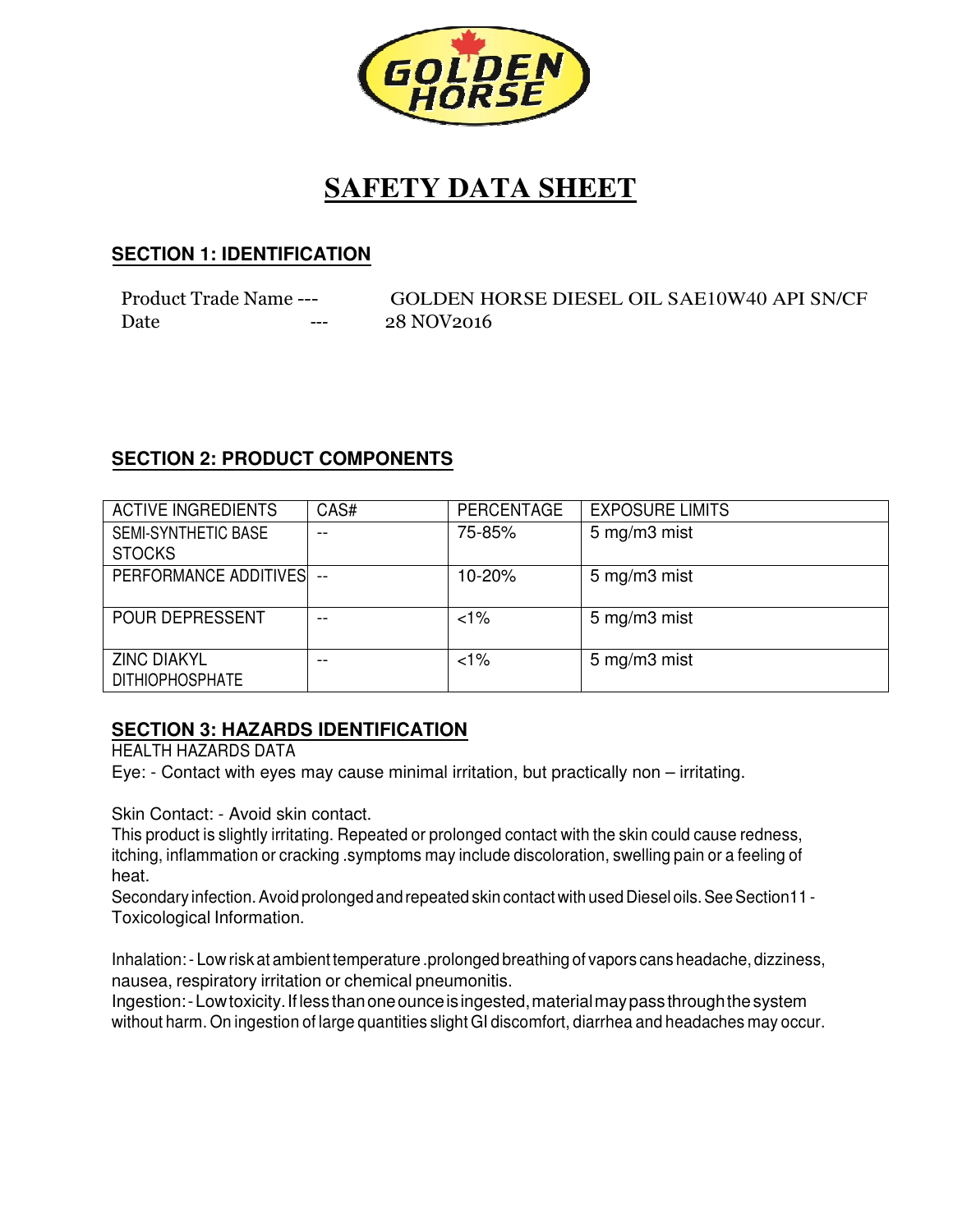### **SECTION 4: FIRST AID MEASURES**

Eye Contact: Immediately flush eyes with large amounts of water and continue flushing until irritation Subsides. If material is hot, treat for thermal burns and seek immediate medical attention.

Skin Contact: No treatment is necessary under ordinary circumstances. Remove contaminated clothing. Wash contaminated area thoroughly with soap and water. If redness or irritation occurs and persists, seek medical attention. If material is hot, submerge injured area in cold water. If victim is severely burned, remove to a hospital immediately.

Inhalation: This material has a low vapor pressure and is not expected to present an inhalation exposure at ambient conditions.

Ingestion: No treatment is necessary under ordinary circumstances. Do not induce vomiting. If victim Exhibits signs of lung aspiration such as coughing or choking, seek immediate medical assistance.

Notes to Physician: In case of skin injection, prompt debridement of the wound may be necessary to minimize necrosis and tissue loss.

# **SECTION 5: FIRE AND EXPLOSION DATA**

Fire Classification OSHA classification (29 CFR 1910.1200) .Not classified by OSHA as flammable or combustible. NFPA Ratings: - Health: 0 Flammability: 1 Reactivity: 0 Flammable Properties Flash Point: ≤ 220 °C Test Method: ASTM D-92 (C.O.C.) Flammable Limits in Air Upper Percent: Not Applicable Lower Percent: Not Applicable Auto ignition Temperature: No data available NFPA Classification: Class III-B combustible liquid

Extinguishing Media: Use water fog, foam, dry chemical or carbon dioxide to extinguish flame. Protection of Fire Fighters:-

Fire Fighting Instructions: This material will although it is not easily ignited. For fires involving this material, do not enter any enclosed or confined fire space without proper protective equipment, including self-contaminated breathing apparatus.

# **SECTION 6: ACCIDENTAL RELEASE MEASURES**

Personnel Safeguards: Consult Health Effect Information in Section 2, Personal Protection Information in Section 7, Fire and Explosion Information in Section 4, and Stability and Reactivity Information in Section 9.

Regulatory Notifications: Notify appropriate authorities of spill.

Containment and Clean up: Contain spill immediately. Do not allow spill to enter sewers or Watercourses. Absorb with appropriate inert material such as sand, clay, etc. Large spills may be picked up using vacuum pumps, shovels, buckets, or other means and placed in drums or other Suitable containers.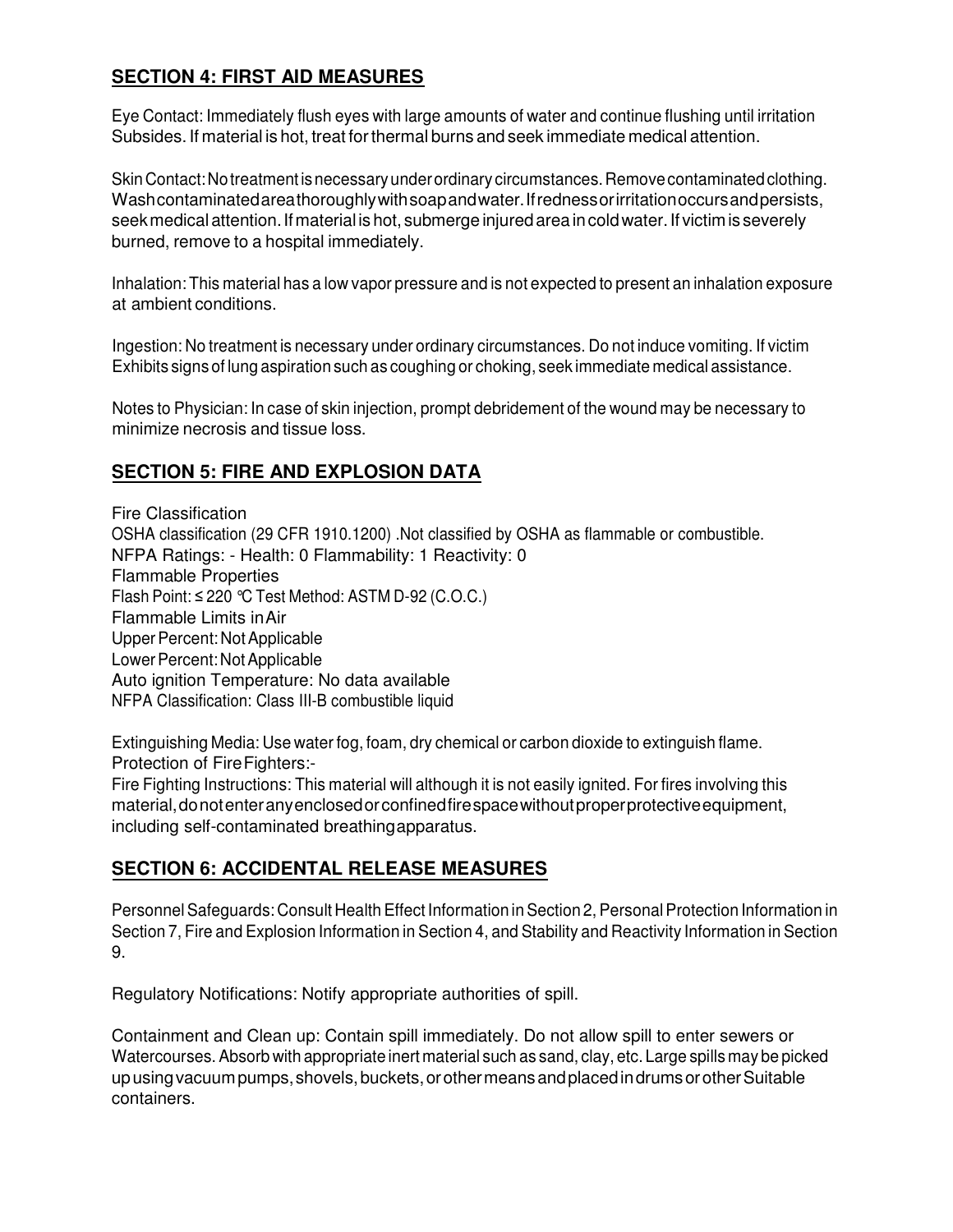# **SECTION 7: HANDLING AND STORAGE**

Handling: Fire extinguishers should be kept readily available. See NFPA 30 and OSHA 1910.106-- Flammable and Combustible Liquids.

Storage: Do not transfer to unmarked containers. Store in closed containers away from heat, sparks, open Flame or oxidizing materials.

Empty Container Warnings: - Containers is not designed to contain pressure .Do not use pressure to empty container or it may rupture with explosive force. Empty containers retain product residue (solid, liquid and vapor) and can be dangerous. Do not pressurize, cut, weld, braze, solder, drill, grind.or expose such container to heat, flame, sparks, static electricity or other sources of ignition. They may explode and cause injury or death. Empty containers should be completely trained, properly closed, and promptly returned to a drum reconditioned or disposed of properly.

Drums: Empty drums should be completely drained, properly bunged and promptly returned to a drum Reconditioned, or properly disposed. Empty containers retain product residue and can be Dangerous. Plastic: Empty container may retain product residues.

### **SECTION 8: EXPOSURE CONTROLS/PERSONAL PROTECTION**

Exposure Limits and Guidelines:-

This product does not contain any components with OSHA or ACGIH exposure limits.

Personal Protective Equipment:-

Eye/Face Protection: Eye protection is not required under conditions of normal use. If material is handled such that it could be splashed into eyes, wear plastic face shield or splash-proof safety goggles.

Skin Protection: No skin protection is required for single, short duration exposures. For prolonged or repeated exposures, use impervious clothing (boots, gloves, aprons, etc.) over parts of the body subject to exposure. If handling hot material, use insulated protective clothing (boots, gloves, aprons, etc.). Launder soiled clothes. Properly dispose of contaminated leather articles including shoes, which cannot be decontaminated.

Respiratory Protection: Respiratory protection is not required under conditions of normal use. If vapor or mist is generated when the material is heated or handled, use an organic vapor respirator with a dust and mist filter. All respirators must be NIOSH certified. Do not use compressed oxygen in hydrocarbon atmospheres.

Personal Hygiene: Consumption of food and beverage should be avoided in work areas where hydrocarbons are present. Always wash hands and face with soap and water before eating, drinking, or smoking.

#### Engineering Controls / Work Practices:-

Ventilation: If vapor or mist is generated when the material is heated or handled, adequate ventilation in Accordance with good engineering practice must be provided to maintain concentrations below the specified exposure or flammable limits.

Other: The OSHA permissible exposure limit (PEL) and ACGIH threshold limit value (TLV) for oil mist is 5 mg/m3. Chronic exposures below 5 mg/m3 are without significant health risks. The ACGIH short-term exposure limit (STEL) for oil mist is 10 mg/m3.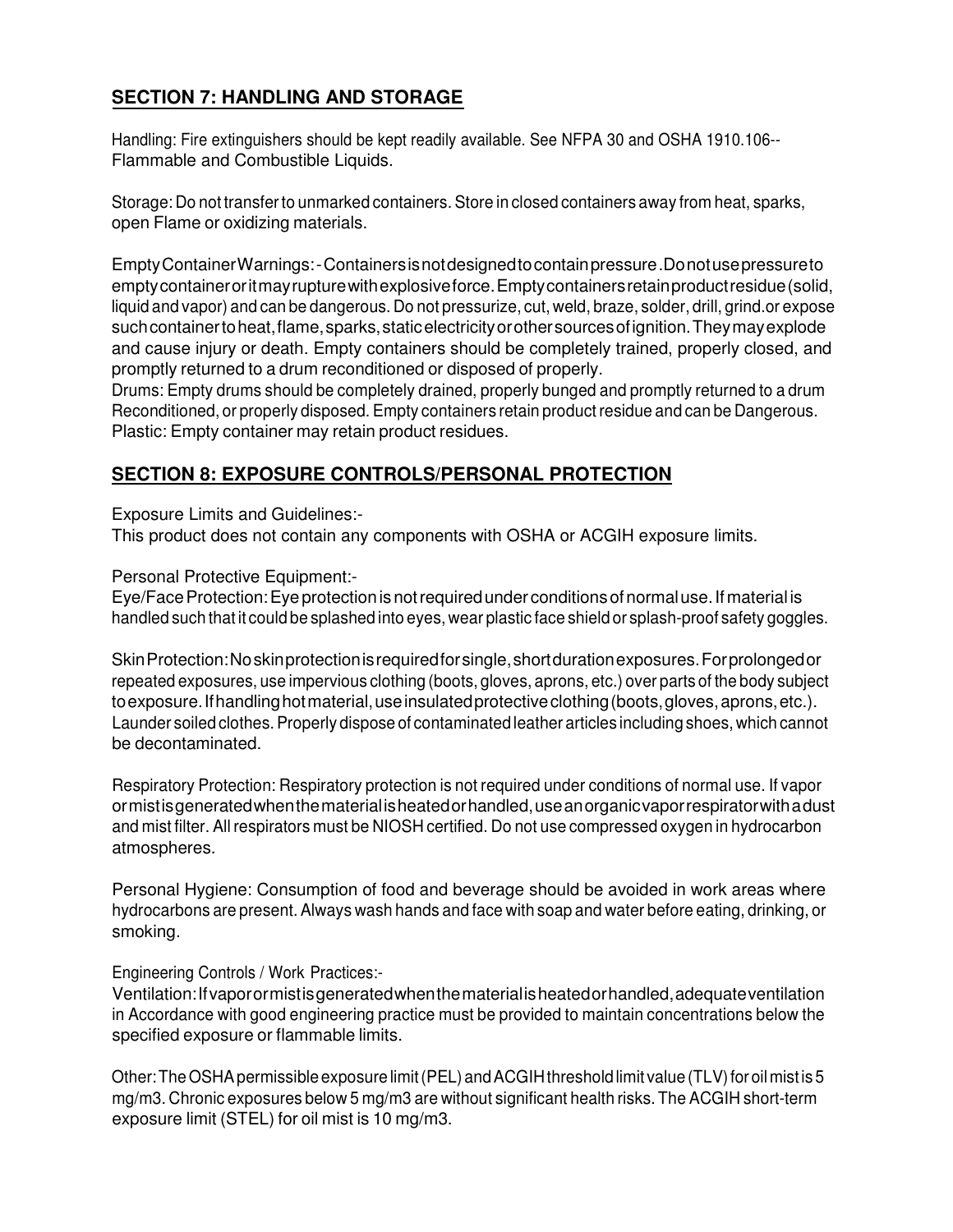# **SECTION 9: PHYSICAL AND CHEMICAL PROPERTIES**

AppearanceBright & Clear Color Golden Color  $BOLING POINT (°C) > 375$  $POUR POINT(^oC)$   $\geq -34$ SPECIFIC GRAVITY @ 15 °C 0.86-0.87 g/mL PHYSICAL STATE Liquid AVERAGE CARBON NUMBER C15 to C50  $VISCOSITY@100°C$  100  $13$  to 14 Cst  $VISCOSITY@40°C$  86 to 100 Cst SOLUBILITY IN WATER Insoluble

# **SECTION 10: STABILITY AND REACTIVITY**

Chemical Stability: This material is considered stable under normal ambient and anticipated storage and handling conditions of temperature and pressure.

Conditions to Avoid: High heat and open flames.

Incompatible Materials to Avoid: May react with strong oxidizing agents, such as chlorates, nitrates Hazardous Polymerization: Hazardous polymerization will not occur.

# **SECTION 11: TOXICOLOGICAL INFORMATION**

Eye Irritation: The eye irritation hazard is based on evaluation of data for similar materials or product components.

Skin Irritation: The skin irritation hazard is based on evaluation of data for similar materials or product components.

Skin sensitization: No product toxicology data available.

Acute Dermal Toxicity: The acute dermal toxicity hazard is based on evaluation of data for similar materials or product components.

Acute Oral Toxicity: The acute oral toxicity hazard is based on evaluation of data for similar materials or product components.

Inhalation Toxicity: The inhalation toxicity is based on evaluation of data for similar materials or product components.

Additional Toxicology Information:

This product contains base oils which may be refined by various processes including of severe solvent extraction hydrocracking, hydrotreating.None of the oils requires a cancer warning under the OSHA hazard communication standard (29 CFR 1910.1200).These oils have not been listed in the National Toxicology Program (NTP) .Annual reports nor have they been classified by the International Agency for Research on Cancer (IARC) as; Carcinogenic to human (Group 1), probably Carcinogenic to human (Group 2A) or possibly Carcinogenic to human (Group 2B). Tolytriazole has not been identified as a carcinogen or probable carcinogen by NTP, IARC or OSHA.

### **SECTION 12: ECOLOGICAL INFORMATION**

Eco toxicity: The toxicity of this material to aquatic organisms has not been evaluated. Consequently; this material should be kept out of sewage and drainage systems and all bodies of water.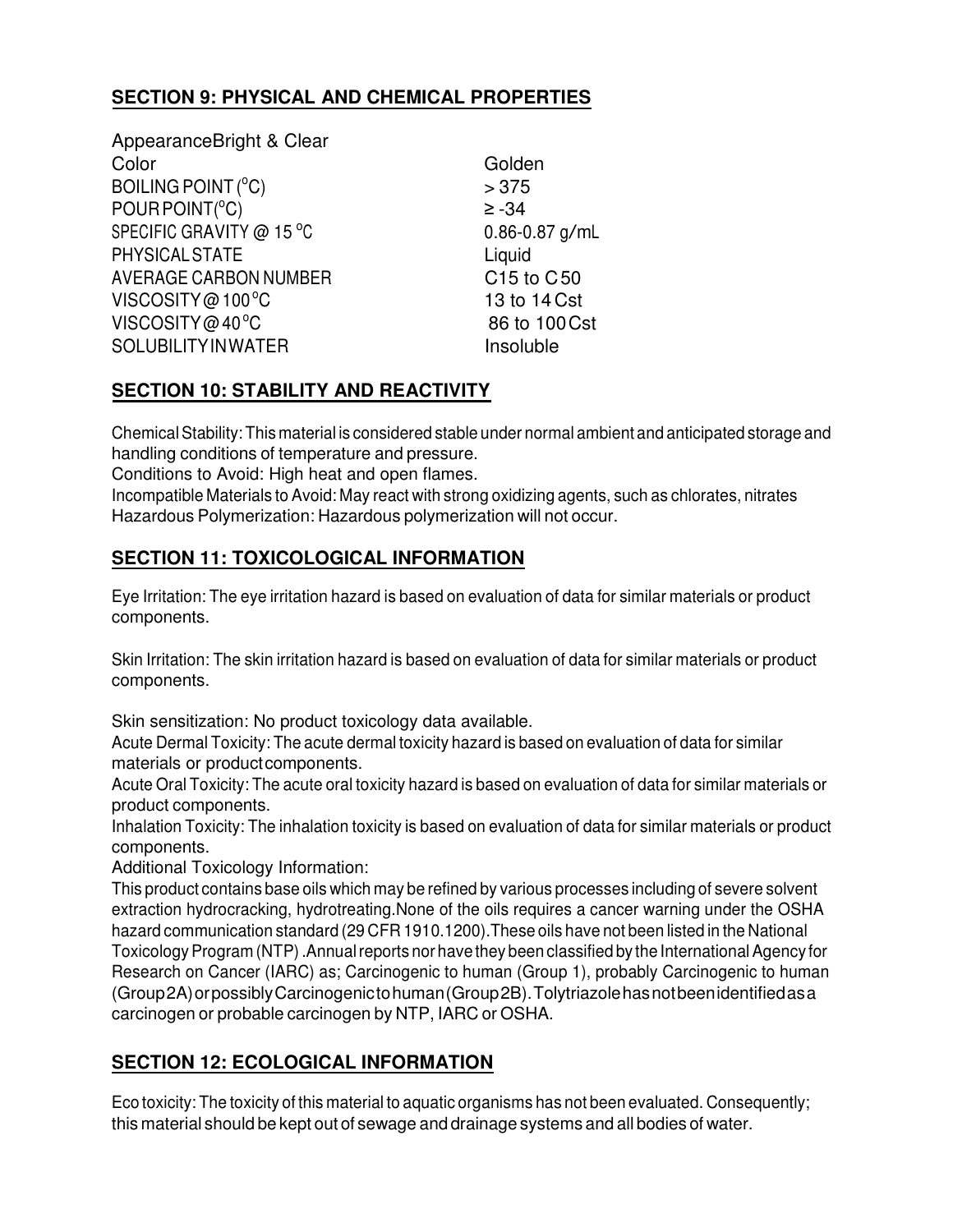Environmental Fate: This material is not expected to be readily biodegradable.

### **SECTION 13: DISPOSAL INFORMATION**

Regulatory Information: All disposals must comply with federal, state, and local regulations. The material, if spilled or discarded, may be a regulated waste. Refer to state and local regulations. Caution! If regulated solvents are used to clean up spilled material. The resulting waste mixture may be regulated. Department of Transportation (DOT) regulations may apply for transporting this material when spilled.

Waste Disposal Methods: Waste material may be land filled or incinerated at an approved facility. Materials should be recycled if possible.

# **SECTION 14: REGULATORY INFORMATION**

Regulatory Lists Searched: The components listed in Section 2 of this MSDS were compared to substances that appear on the following regulatory lists. Each list is numerically identified. See Regulatory Search Results below.

Health & Safety: 10 - IARC carcinogen, 11 - NTP carcinogen, 12 - OSHA carcinogen, 15 - ACGIH TLV,16 - OSHA PEL, 17 - NIOSH exposure limit, 20 - US DOT Appendix A, Hazardous substances, 22 - FDA21 CFR Total food additives, 23 - NFPA 49 or 325

Environmental: 30 - CAA 1990 Hazardous air pollutants, 31 - CAA Ozone depletors, 33 - CAA HON rule, 34 - CAA Toxic substance for accidental release prevention, 35 - CAA Volatile organic compounds(VOC's) in SOCMI, <sup>41</sup> - CERCLA / SARA Section <sup>302</sup> extremely hazardous substances, <sup>42</sup> - CERCLA /SARA Section 313 emissions reporting, 43 - CWA Hazardous substances, 44 - CWA Priority pollutants, 45- CWA Toxic pollutants, 46 - EPA Proposed test rule for hazardous air pollutants, 47 - RCRA Basis for Listing - Appendix VII, 48 - RCRA waste, 49 - SDWA - (S) MCLs

SARA Section 313: Chemical CAS Number Percent in Product:Chemical Components Mixture < 13 IARC:No information available SARA 311 / 312 Categories: 1. Immediate (Acute) Health Effects: No 2. Delayed (Chronic) Health Effects: No 3. Fire Hazard: No 4. Sudden Release or Pressure Hazard: No 5. Reactivity Hazard: No Chemical Inventories: Canadian WHMIS Classification:Not a controlled substance under WHMIS European Union Classification

Hazard Symbols:No classification recommended

Risk Phrases:No classification recommended

Safety Phrases: No classification recommended

WHMIS Classification: This product is not considered a controlled Product according to the criteria of the Canadian Controlled products Regulations.